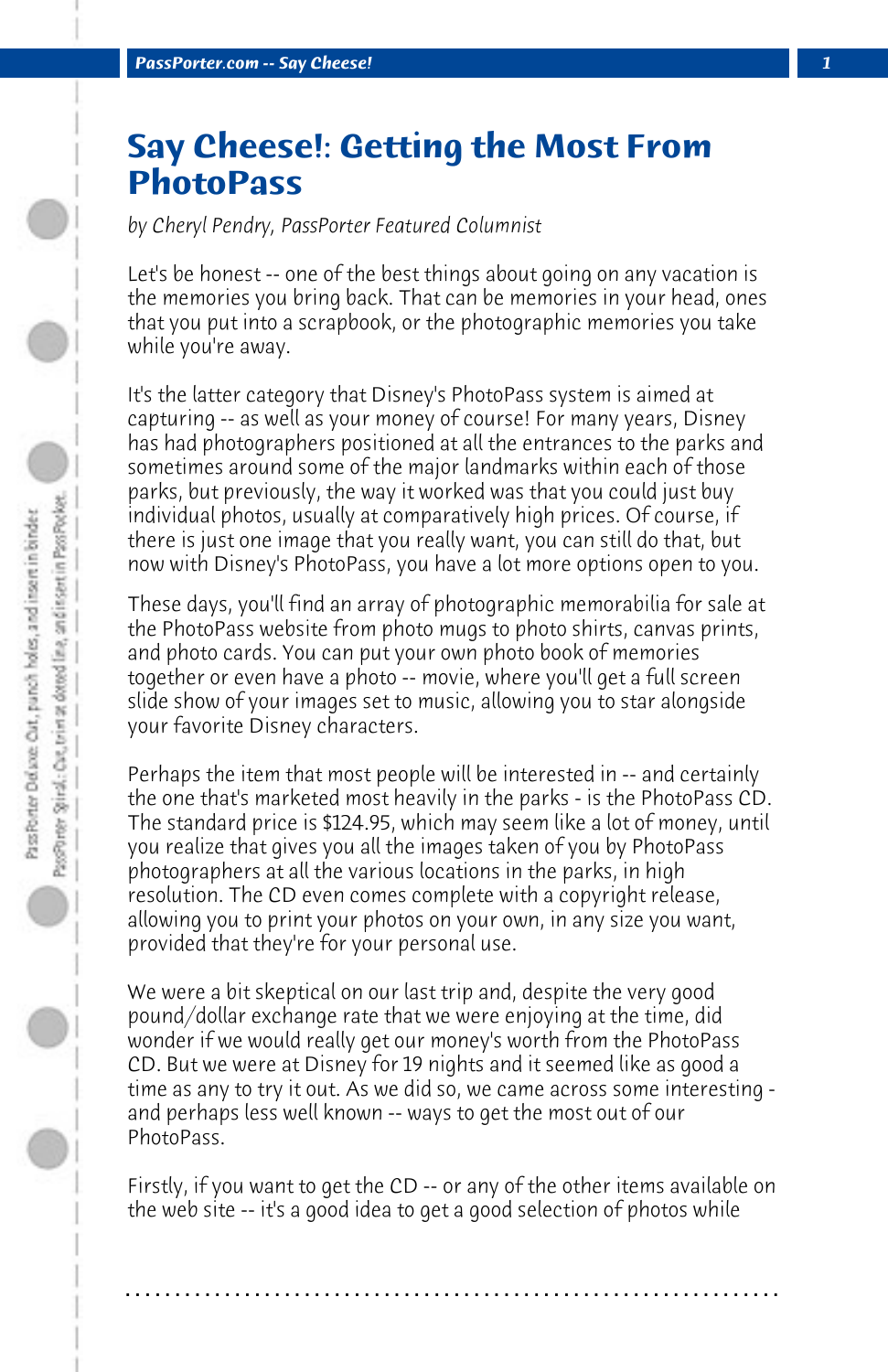you're in Disney. That means going up to every PhotoPass photographer you see to get more photos done. You'll find them all over the place and you'll be amazed at how quickly the number adds up. During our 19 night stay in Disney, we were able to clock up around 400 shots, which average out to more than 20 shots each day!

If that's your plan, it's worth warning the other members of your party, particularly if you've got anyone who's a bit camera shy. At least that way they can prepare themselves for all the attention they're going to be getting from the photographers.

When you get to Disney, start getting PhotoPass shots done as early in your vacation as possible. Don't just walk by the photographers, go up to them and ask if they'd take photos of you. That's what they're there for and they'll be more than happy to oblige. If you want a different combination of people to appear in the photos - perhaps as well as a general group shot, you want a photo of just the kids, then don't be afraid to ask for that.

As soon as you get your PhotoPass card (which is how Disney keeps track of all your photos), be sure to write down the card number and keep it somewhere safe - and away from your card. It's your way of being able to access your precious photos, should the worst happen and you lose your card. Of course, be sure to give that card to every PhotoPass photographer, so your shots will all be grouped together. Yes, you can have more than one PhotoPass card, but that complicates things when you get back home. [Ed.- You can use the same card at Walt Disney World and Disneyland, and can use it for every visit, if desired -- that'll just help you keep your photos even more organized.]

It's worth thinking whether you want to collect similar shots from each park. An obvious collection is a series of photos in front of all the park icons, but over the Christmas period, we also collected photos of us in front of all the Christmas trees. We did our best to collect photos at any country in World Showcase where we saw a photographer as well.

And here's where we learned an interesting trick. If there's one particular area of a park that you really would like a PhotoPass photo taken, don't be afraid to ask. The photographers are given allocated areas, but we discovered by talking to them that, if they don't have a line and they're not required in that area for a character meet, they may be happy to move somewhere else just to take your photos. For example, we borrowed the photographer who was in Morocco in Epcot to get a couple of shots done in neighboring Japan, and we did the same with a guy taking photos on the bridge between France and the United Kingdom. He was happy to come with us to the United Kingdom to get a

**. . . . . . . . . . . . . . . . . . . . . . . . . . . . . . . . . . . . . . . . . . . . . . . . . . . . . . . . . . . . . . . . . .**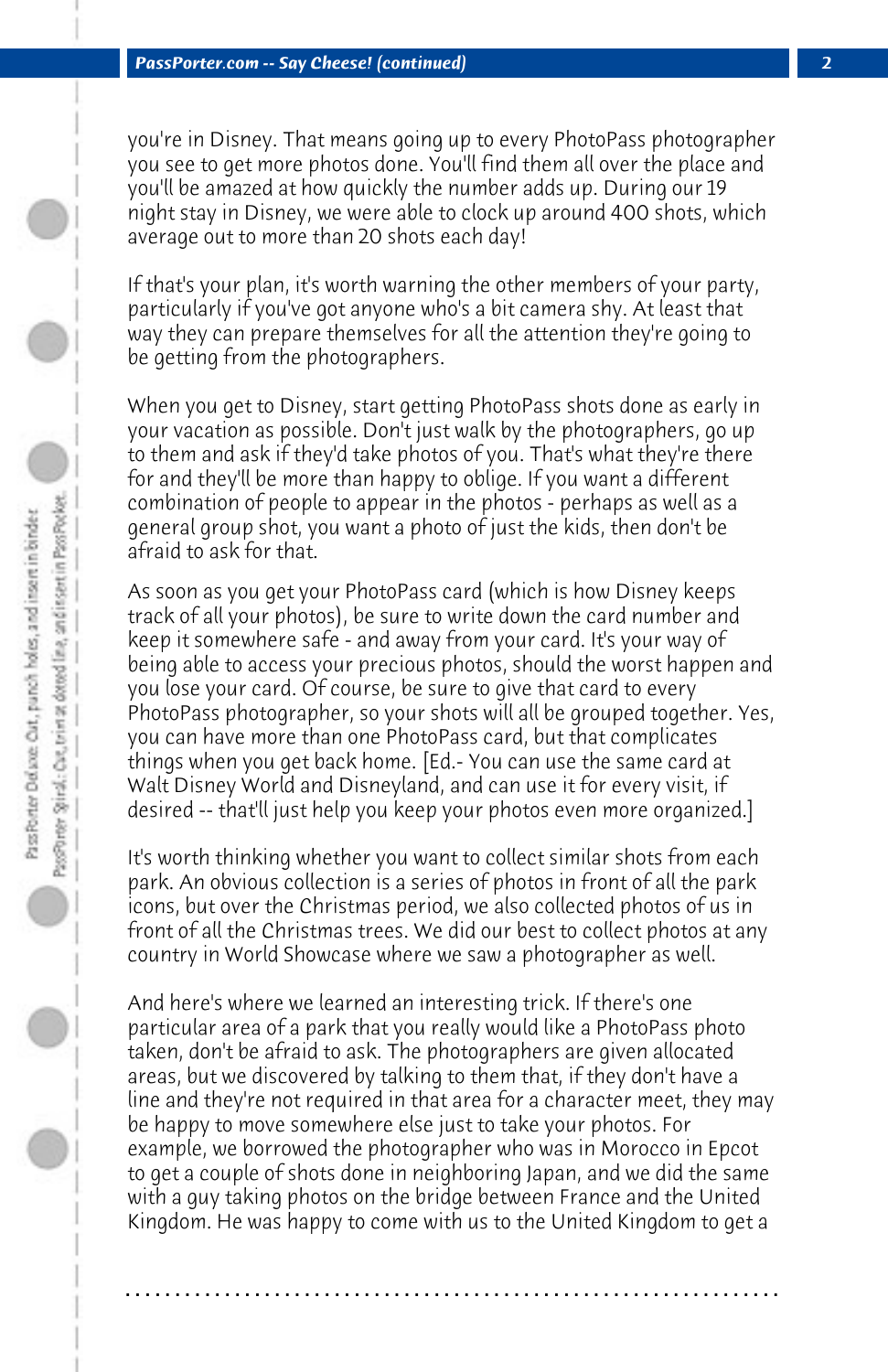couple of shots done there, before returning to his previous post.

If you also see a photographer lingering around, it can be worth asking them what they're taking photos of. We did this on one occasion and were delighted to find out that the reason the guy was in the area was because Aladdin, the Genie, and Jasmine were due out in 20 minutes time, so we were able to be the first in line for them.

Another little known fact is that you can combine cards together for your CD. We visited Disney with extended family and were told that their card could be added on to ours. Of course, if you are going to do this, it's important to do it on the last day of your vacation, once all the photos have been taken.

We were also pleasantly surprised to discover that the photos taken during Mickey's Very Merry Christmas Party could also be added on to our card, even though we were originally told this wouldn't be possible. The moral here is it really does pay to ask.

Then the fun starts when you get home, especially if you're ordering products like the CD, book, or movie, as you get to play with your images and c[an add extras, such as borders, the year, or e](http://www.passporter.com/articles/cheryl-pendry-featured-columnist.asp)ven crop your photo. Don't forget that you only have 28 days to do all of this before you need to place your order or lose your images. We set to work on this almost as soon as we got home, as we didn't want to get anywhere near that deadline and risk losing our precious photos.

[These are just some useful pointers that we've picked up while using](http://www.passporter.com/articles/say-cheese-getting-the-most-from-photopass.php) Disney's PhotoPass system. If you want to learn more about Disney's PhotoPass and how to get the best out of it, it's well worth visiting http://stitchkingdom.com/disneysPhotoPass/ which is packed full of useful information and answers to every question you can think of!

*About The Author: Cheryl and husband Mark live in England and love to travel, particularly to America. They are in the process of visiting every Disney theme park around the world, having already been to Disneyland Resort Paris, Hong Kong Disneyland and both American Disney resorts. They are now planning for their trip to Japan in the spring to visit the Tokyo Disney Resort.* Click here to view more of Cheryl's articles!

*Article last updated: 7/24/2008*

*View the latest version online at: http://www.passporter.com/articles/say-cheese-getting-the-most-from-photopass.html*

**. . . . . . . . . . . . . . . . . . . . . . . . . . . . . . . . . . . . . . . . . . . . . . . . . . . . . . . . . . . . . . . . . .**